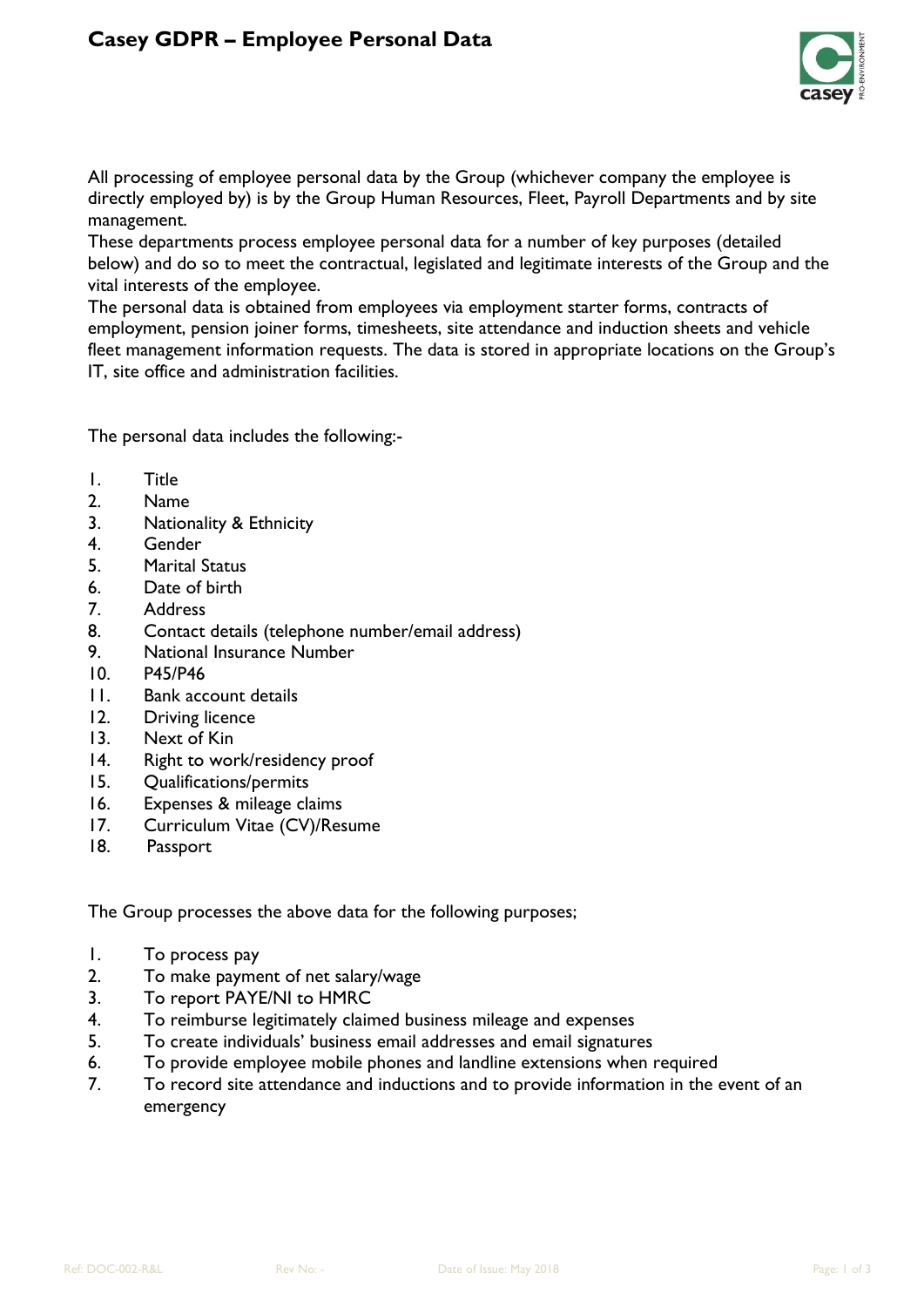

The Group shares personal data with 3rd party processors when necessary in order to meet its obligations as follows;

- 1. To comply with legal obligations and HMRC requirements to report PAYE deductions, P60 and P11D information.
- 2. To meet its contractual obligations to provide information to pension providers & administrators
- 3. To meet its contractual obligations to provide information to life insurance providers & administrators
- 4. To meet its contractual obligations to provide information to Health Scheme administrators
- 5. To meet its legal obligations by providing information to Auditors of the Group's payroll and pension schemes

In the case of an emergency, for the vital interests of the employee, the Group will provide next of kin information to emergency services, life insurance, pension and health trust administrators and to contact next of kin, as appropriate.

In addition, also for the vital interests of the employee, details where relevant are kept on its sites and at its offices for the purposes of health and safety compliance and emergency purposes and to meet the needs of visits by the Health & Safety Executive (HSE). Further requirements and procedures regarding the processing of personal data for Health and Safety purposes are described in separate specific documents.

## **Consent**

With employee consent, the Group may use employee names, Job Title, CV and photographic images in its internal newsletters, on its web-site, social media, in promotional materials and in its contract tendering documentation.

A consent form will be provided by the Corporate Services Department for these purposes but is available on K Drive under General Information/Company Forms/Personnel Forms/Consent Forms. For the avoidance of doubt, your consent is optional. If you consent, the company will record that you have consented. You may withdraw your consent at any time but please be aware that previous consented use of your image, name and job title cannot be erased from issued hard copy formats.